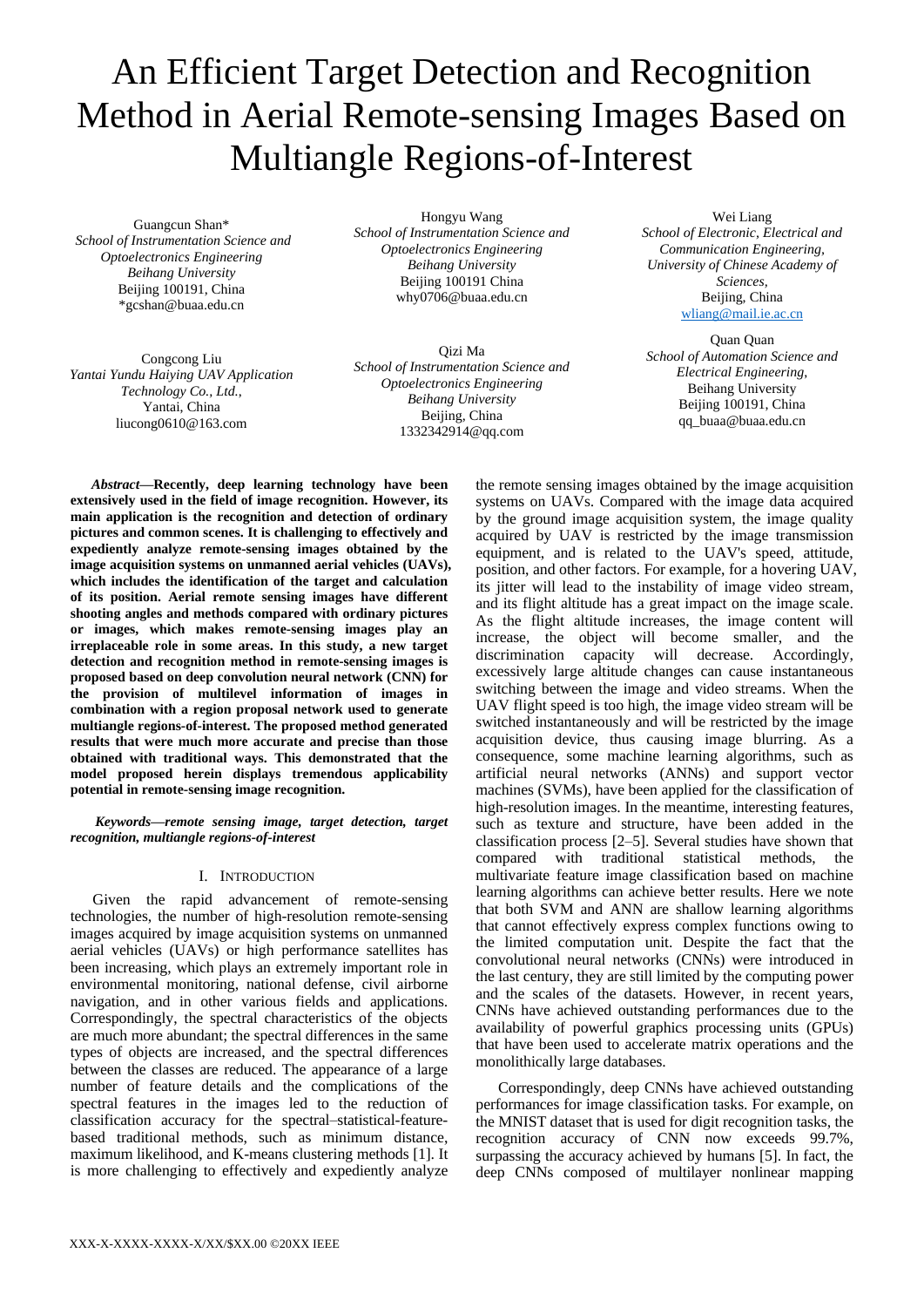layers have powerful functional expression capacities, and have high efficiencies in complex classification tasks [6, 7].

Recently, the method of deep learning for object detection and recognition has been widely used in various tasks. There are two main methods in object detection and recognition, which are one-stage method and two-stage method. In this paper, an efficient model based on two-stage method was proposed. In two-stage method, the recognition process is divided into two parts, which are generating and identifying regions of interest. The representative of twostage method are RCNN[8], spatial pyramid pooling networks(SPP-Nets)[9], fast RCNN[10], and faster RCNN[11]. RCNN was the first two-stage method for object detection and recognition which proposed by Girshick[8]. Compared with the traditional algorithm, this method greatly improves the accuracy of object detection and recognition, and caused significant impact on subsequent studies. Subsequently, based on RCNN, Girshick et al. proposed SPP-Net [9]. The SPP-Net solves the problem of information loss in the process of image's resize. In SPP-Net, a new layer called SPP layer was proposed and it was adopted before the fully connected layer. In this way, it solves the problem of double counting in the convolutional layer's and the SPP-Net can get faster than RCNN in detecting. Then, in 2015, Girshick proposed fast R-CNN [10] that capitalized on the advantages of SPP-Net [9] in which the mapping function of the candidate frame was added so that the network could backpropagate. Another additional improvement of fast R-CNN is a layer called ROI Pooling. This layer can convert feature input of different sizes into feature output of the same size and make it possible for regions of different sizes to adopt the full connection layer with fixed dimensions for classification. The classification layer in fast R-CNN is a softmax layer which different from the SVM layer in RCNN. Subsequently, in 2017, Ren et al. proposed faster R-CNN [11] based on the concept of region proposal networks (RPNs). The advantages of RPNs are a) the regions of interest are extract by sliding window, which have a faster speed than selective search used in fast R-CNN. b) by using a generating methods, the RPNs can get 9 different region proposals and generate thousands of region proposals. The RPNs further improves the speed and accuracy of object detection and recognition.

With the development of two-stage network, object detection and recognition tasks have achieved pretty good results in ordinary images[11,12], but for special images such as remote-sensing images, the recognition effect needs to be improved. The main reason is that compared with ordinary images, remote sensing images have the following difficulties:

*1)* Remote-sensing images are associated with a special shooting perspective. This allows the pretraining model trained with ordinary images to be well suited and applicable for use with remote-sensing images.

*2)* Remote sensing images are acquired by satellites or UAVs at altitudes that exceed kilometers. Thus, large targets will appear very small in size in remote-sensing images. Accordingly, it will be difficult for conventional ANNs to extract the features.

*3)* The number of targets contained in different remotesensing images is often very uneven. For example, in some scenarios (such as parking lots), a remote sensing image may contain hundreds of target objects (cars). In other scenarios (such as suburban areas), a remote sensing image may have only one object.

*4)* In remote-sensing images, the aspect ratio of some targets that are to be detected is very high (like bridge), which means that ordinary region proposals cannot be effectively detected.

In environmental monitoring and emergency event affairs, aerial remote-sensing images acquired by UAVs can be used to identify the locations of important facilities and important disasters. In civil navigation, remote-sensing images can be used for vehicular road planning. Unlike ordinary photos, remote-sensing images can obtain more information than ordinary images due to their special shooting angles. Therefore, efficient target recognition in remote-sensing images maximizes their advantages. In this study, a new and efficient algorithm is proposed by combining the RPN to generate multiangle regions-of-interest (ROIs) with the ResNet-101 model as the basic CNN model. In the remaining parts, we discuss the details of correlated topic vector (Section II), and then present the experimental results (Section III). Conclusions are drawn in Section IV.

## II. METHOD

## *A. Multilevel CNN*

Herein CNN network is used to extract image features. Given that the first CNN LeNet-5 [13] was proposed by Yann LeCun in 1998, CNNs have undergone many generations of development ever since [14, 15]. The very deep convolutional network (VGG) [15] proposed by Oxford University in 2014, and the Google LeNet [16] that was proposed by Google validated the beneficial effects of small convolution kernels and deepening network depths on target feature extraction. ResNet [12] proposed by Microsoft in 2015 used short-cut connections that deepened the neural network to 100 layers and the gradient can be transferred to the upper layer without loss in the process of back propagation by short-cut to provide comprehensive empirical evidence. This showed that these residual networks are easier to optimize, which can gain accuracy from considerably increased depths. In 2017, Gao Huang and coworkers proposed the DenseNet[17], which further strengthened the transmission of features from the bottom to the top through the structure of Dense Block, and reduced vanishing gradients at the same time.

It is obvious that networks are being developed in a progressively deeper direction following the development of CNNs. The main reason for this is attributed to the fact that as the network layers become deeper, more abstract information can be extracted by networks, which will make the model more conducive to grasping the characteristics of the targets, and thereby have a stronger generalization ability. Nevertheless, with the deepening of the network, the edge information extracted by shallow network will have a great loss, such as the contour of the object, or the position of the object, etc. This is not conducive to the accurate positioning of the target object, especially the small objects. Therefore, the CNN presented in this study adopts the method of multilayer network output.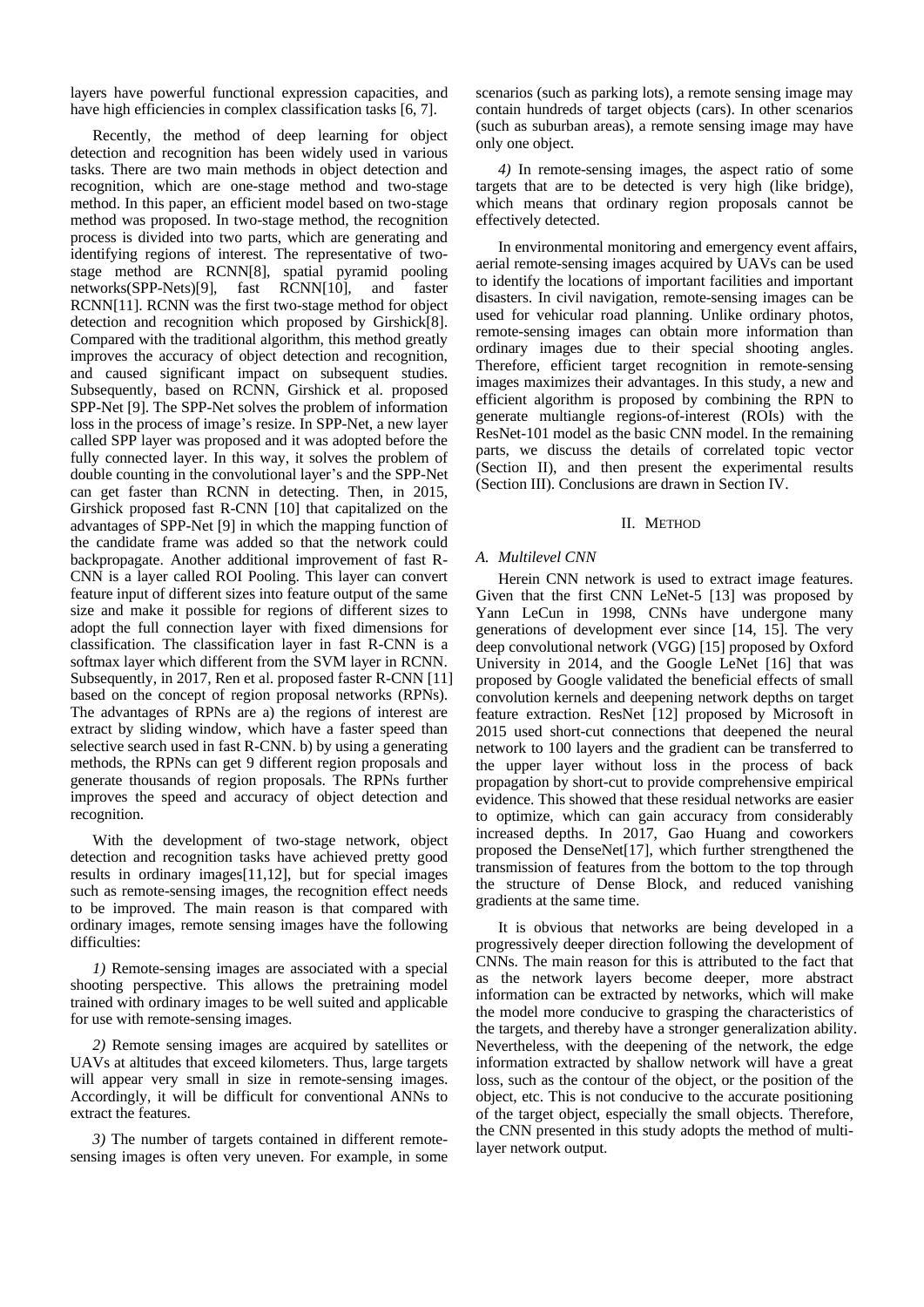

Fig. 1 Model of multi-output convolutional neural networks (CNNs).

In this study, the ResNet-101 model was utilized as the basic model of CNN. In ResNet, the network was divided into five layers, namely, Conv1 to Conv5. The sizes of the feature map outputs of each part were different, that is, the abstraction degrees of the extracted features were different. Conv1 layer extracted the least abstract features, but preserved most of the edge information. Conv5 layer extracted the most abstract features but contained the least amount of edge information. Therefore, to obtain the highlevel features of the target and concurrently save adequate edge information, this study used the model structure shown in Fig. 1. In Fig. 1, the outputs of the Conv2, Conv3, Conv4, and Conv5 layers were used for subsequent detection and recognition. The main reason for which the output layer of Conv1 was not used was attributed to the fact that the Conv1 layer feature map was large and too many parameters needed to be calculated. To combine the information between highlevel features and low-level features more efficiently, this study refers to the structure proposed by feature pyramid networks (FPNs) [17,18]. The high-level feature map was sampled twice, and the output of the previous network was then added to the feature layer to extract the region proposal in order to make the low-level network have the abstract features of the top-level network and its own edge features with the aim to detect and identify it more accurately.

## *B. Multiangle Region Proposals*

As shown in Fig. 2(a), in order to achieve object detection and recognition in remote-sensing images, the target to be detected is often oriented at a certain angle,. The region proposal given by the traditional target detection and recognition method is rectangular, and will result in the detection effect depicted in Fig. 2(b). It can also be observed that the detection effect is unsatisfactory. Therefore, in this study, the method of multiangle region proposals was utilized to generate the multiangle candidate boxes. With the new method of multiangle region proposals, the candidate box generated here is depicted in Fig. 2(c). As it can be observed, multiangle region proposals are very good at detecting and recognizing targets intended for detection.

Multiangle region recommendation uses the four-point marking method to obtain region proposals. Unlike

traditional two-point marker, the four-point marker is constructed by the regression of four coordinates  $(x_1, y_1, x_2,$  $y_2$ ,  $x_3$ ,  $y_3$ ,  $x_4$ ,  $y_4$ ) of an arbitrary quadrilateral. In this way, arbitrary quadrilateral with multiangle can be generated, and the detection and recognition of the detected targets would be treated more appropriately.





(c)

Fig. 2 Multiangle region proposals. (a) Original picture, (b) rectangular region proposals, and (c) multiangle region proposals.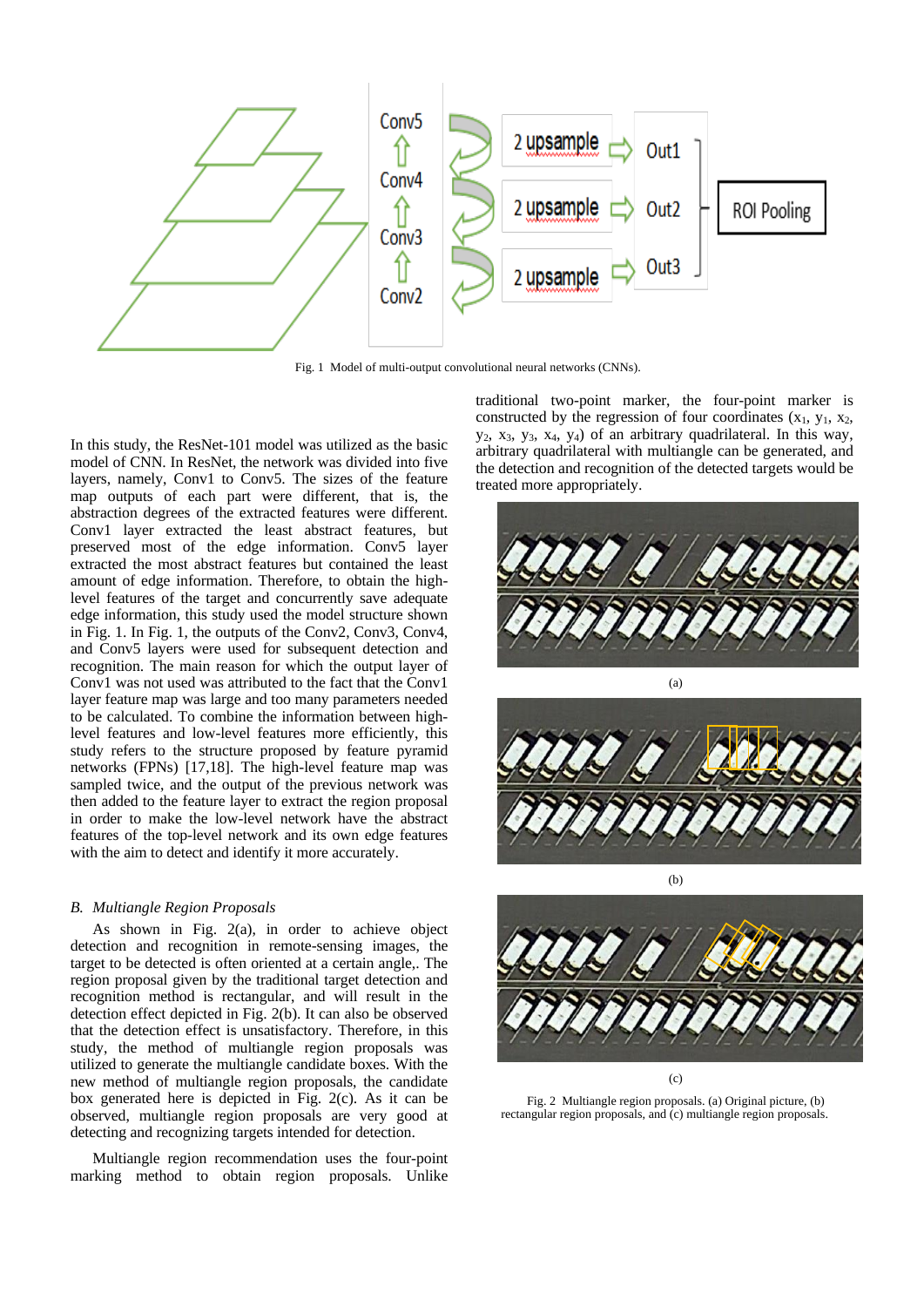# III. EXPERIMENT AND RESULTS

# *A. DOTA Database*

The target detection in aerial images (DOTA) dataset was used in this work [19]. This dataset was constructed and published in 2018 by Xia and others at Wuhan University, China [19]. The dataset consists of 2806 remote sensing images with a 4000×4000 in-plane resolution and 188282 labeled objects. The objects labeled in the data set include 15 categories: basketball court (BC), baseball diamond (BD), large vehicle (LV), small vehicle (SV), roundabout (RA), storage tank (ST), ground track field (GTF), soccer-ball field (SBF), tennis court (TC), swimming pool (SP), and helicopter (HC). Note that the DOTA dataset is the largest and most complete remote sensing image dataset.

# *B. Experiment Results*

In the model training experiment, we used Adam as our optimizer with the learning rate set at 0.0001. The base size of the region proposal was 16×16, the anchor scales were 4, 8, 16, 32, 64, and the anchor ratios were 1:1, 1:2, 2:1, 1:8, and 8:1, respectively. The model results are listed in Table I. It is found that the results obtained by using our model are improved greatly compared to the model using faster RCNN only, especially for the small targets and the targets with multiangle characteristics. The results obtained are shown in Fig. 3.

TABLE I. RESULTS FOR OUR MODEL

| <b>MAP</b>                                                            | Plane         | <b>BD</b> | <b>Bridge</b> | <b>GTF</b> |
|-----------------------------------------------------------------------|---------------|-----------|---------------|------------|
| Faster regions<br>with<br>convolutional<br>neural networks<br>(RCNNs) | 0.802         | 0.696     | 0.096         | 0.559      |
| Our model                                                             | 0.755         | 0.404     | 0.372         | 0.463      |
| <b>MAP</b>                                                            | $S_{V}$       | LV        | Ship          | TC         |
| <b>Faster RCNN</b>                                                    | 0.402         | 0.155     | 0.277         | 0.891      |
| Our model                                                             | 0.443         | 0.518     | 0.740         | 0.888      |
| <b>MAP</b>                                                            | <b>BC</b>     | <b>ST</b> | <b>SBF</b>    | <b>RA</b>  |
| <b>Faster RCNN</b>                                                    | 0.669         | 0.618     | 0.467         | 0.523      |
| Our model                                                             | 0.559         | 0.771     | 0.565         | 0.600      |
| <b>MAP</b>                                                            | <b>Harbor</b> | SP        | HC            | All        |
| <b>Faster RCNN</b>                                                    | 0.178         | 0.449     | 0.334         | 0.474      |
| Our model                                                             | 0.582         | 0.487     | 0.336         | 0.565      |



(a)



(b)



(c) Fig. 3 Results generated by our proposed model.